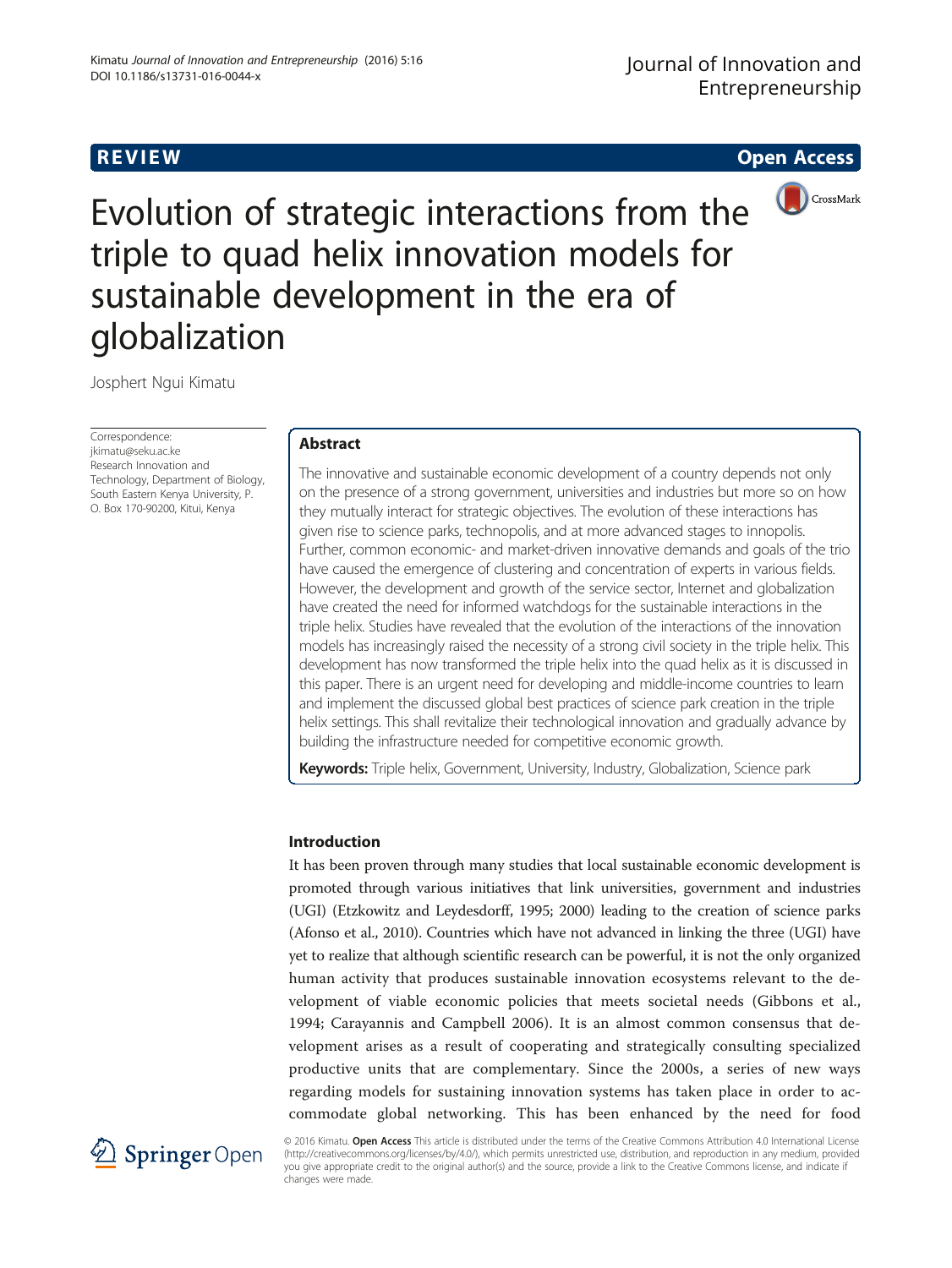safety, green energy and other international agreements caused by technological advances and the speeding up of access to resources (Powell and Grodal, [2005](#page-6-0)).

The triple helix innovation model based on strategic interactions of UGI has played both integrated and overlapping roles for the benefit and sustainability of economic development in many countries. Analysis showed that economies where the triple helix has been operational had knowledge-based development and have created industries that are innovation-driven. Moreover, the universities in these countries have spurred technology-intensive research (Etzkowitz and Klofsten, [2005\)](#page-6-0). There have been several advances in the triple helix model due to the need to maximize the benefits realized by the mutual interaction of the integrated innovation ecosystem.

There has been a problem in advancing and sustaining technological development in developing countries especially in Africa. This has made them lag behind in stimulating innovations needed to either compete in global markets or to make their higher education relevant to market demands. This paper examines critically some of the perceived knowledge gaps which most developing countries have not cracked in understanding the drivers of the technological edge. The paper goes back in the primordial stages and systematically outlines the evolution of these changes and discusses the crucial role of each stage of interaction. We suggest that the growth of each stage in the triple helix as it advances to quad helix is very important for establishing a sustainable developmental ecosystem. Furthermore, each stage should advisedly be implemented. There are factors that have contributed to these interaction changes, for example, Leydesdorff and Sun [\(2009](#page-6-0)) reported that in Japan the government, university and industry relations had actually started to decline, because of differences in strategic intentions. This was much more conspicuous in the university-industry collaborations. However, there have been explicit policies to stimulate these relations and some have succeeded. Furthermore, analysis of the quadruple helix concept showed that it is not yet a very well-established concept in innovation research and policy in some countries (Arnkil et al., [2010\)](#page-6-0), but its adoption and implementation seem that it is becoming increasingly paramount in a globalized society. The objective of this work is to highlight and explain the past developments of the GUI interactions and how they are imperative in sustainable development of a country.

#### Review

#### The interactions of the triple helix innovative model in Third World Countries

The governments, universities and industries in the third world countries, especially in Africa, have not been creating new business opportunities and have passively been watching as former famous industries head to oblivion. They are also not fostering entrepreneurship, and hence, hardly are they having a mechanism of generating knowledge-based jobs. Much money has been spent in trying to discover what could be the cause of this situation. But, it is now becoming increasingly clear that this has been caused by lack or little interaction between the government, universities and industries. They in fact practically work in independent silos as shown in Fig. [1](#page-2-0).

#### How the triple helix works is operating in the middle-income nations

In the middle-income countries, the governments are making demands for universities to participate and contribute to long-term strategic plans for the countries. This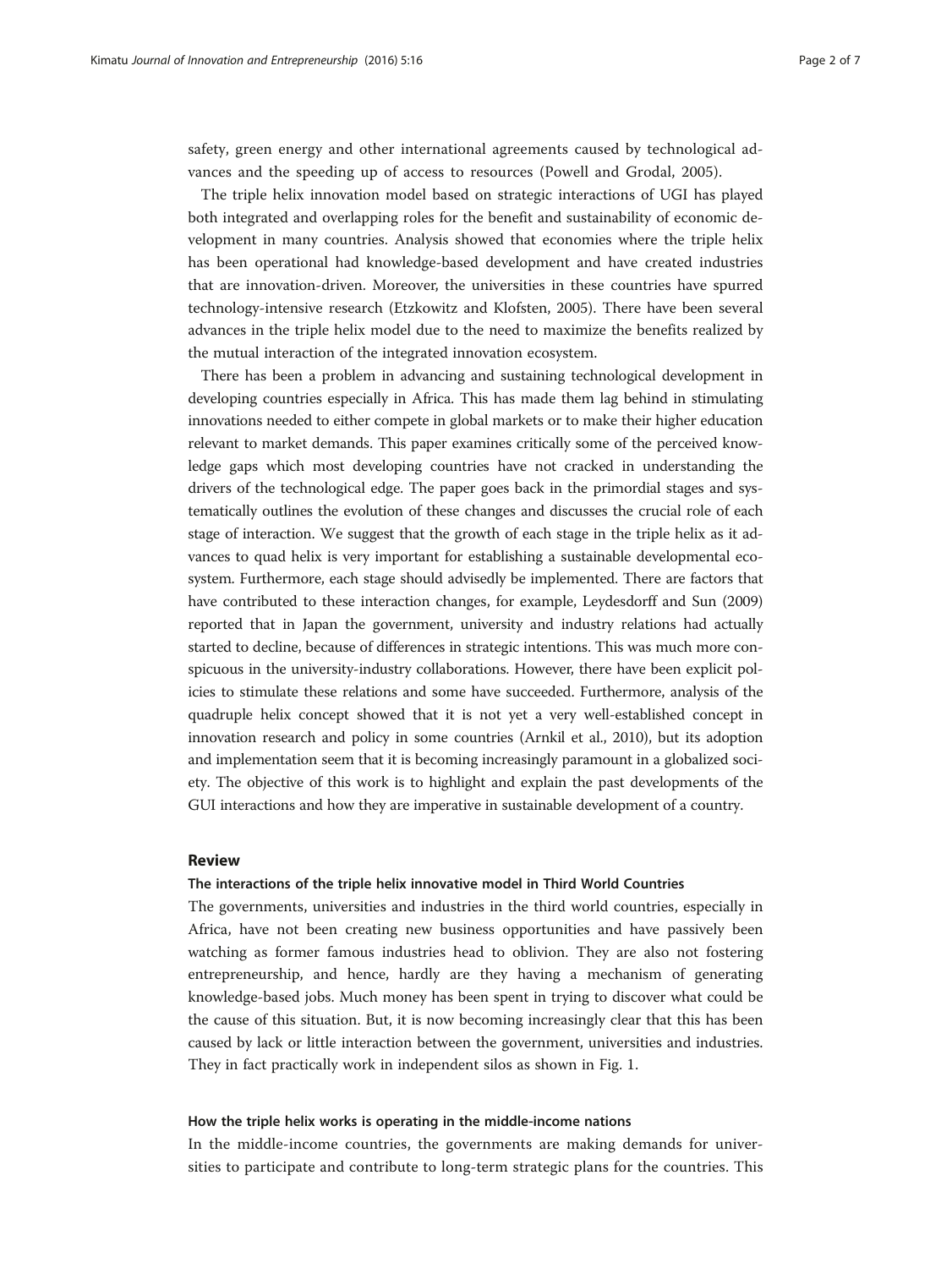<span id="page-2-0"></span>

has made governments and universities sign annual performance contracts, and reciprocally, the universities have demanded the government to provide the necessary technological infrastructure. It seems that at this stage the governments are at crossroads to either be competitive in international markets or lose the support of former donors. Hence, the governments in a bid to keep afloat are pushing the industries to brand their economies with innovative products and create employment for the growing populations. This has made them start negotiations with local industries and at the same time attract investments in order to create jobs and competitive products. On the other hand, the industries have also demanded for a better innovative environment with friendly taxes and better marketing infrastructure. This kind of economic push and technological pull has made interactions between government, universities and industries begin to be established (see Fig. 2). It is not an easy process to initiate, but logic has shown that it is the only way for a sustainable competitive economic growth which is mutually beneficial.

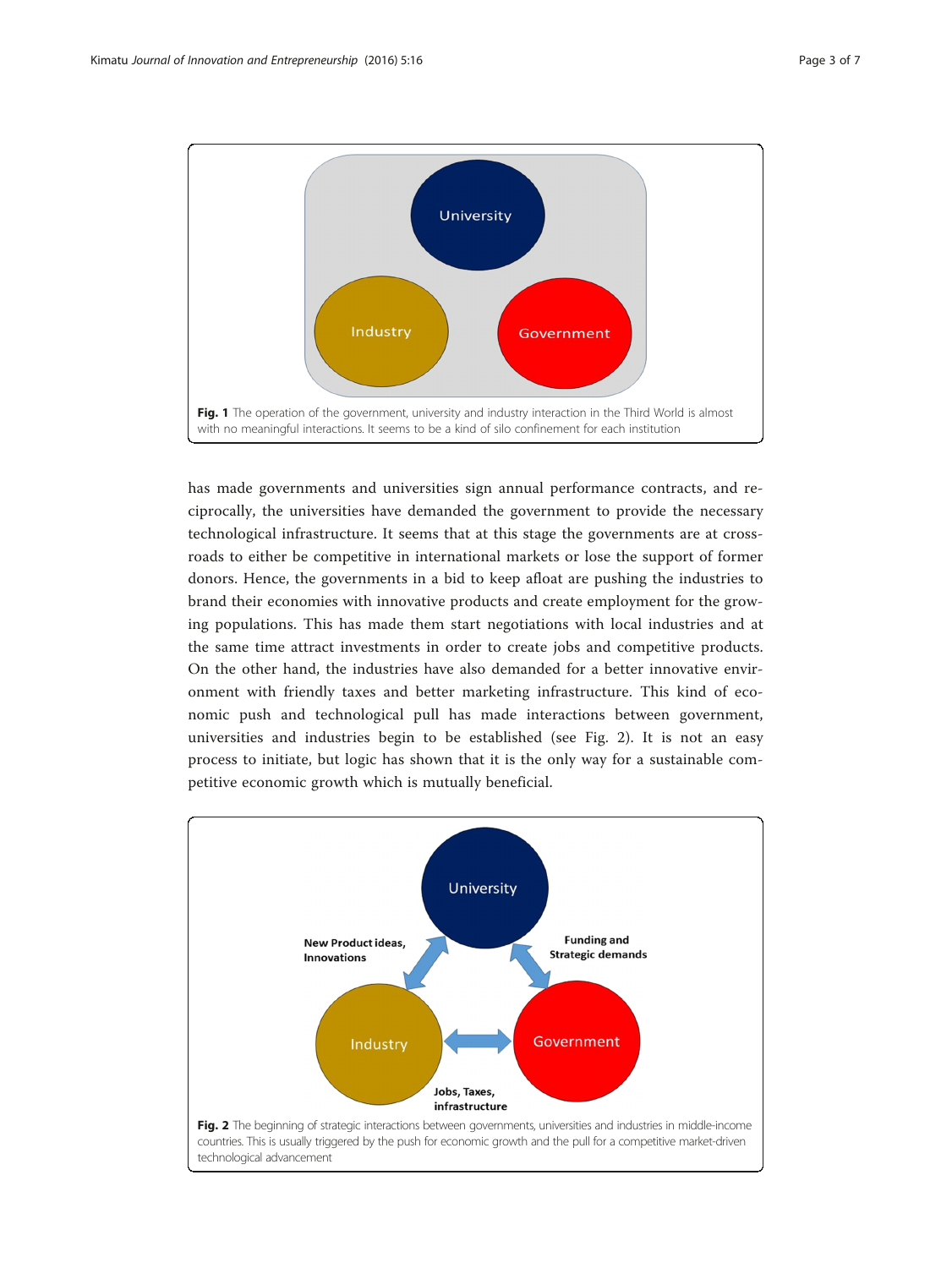#### The triple helix in the developed nations

The operation of the triple helix in the developed countries has actually matured in bringing the governments, universities and industries closer over the years. This has made them identify cross-cutting issues which none of them can adequately deal with individually. These common issues include energy, information technology and communication (ICT) and transport. The commonality of the challenge has brought them together so as to find sustainable innovative ways of tackling them. In many cases, they ended up identifying a physical place close to the universities to meet regularly for innovative discussions. This venue for representative experts was in many places globally called a science park. The concept has matured over decades in many countries and has been the source of great innovations. For example, the Bluetooth technology innovation, and its marketing which is common in computers and mobile phones, was developed by the Lund University, Sweden, based on this interactive background. This is basically the technological secret of developed countries. The innovations in these countries have greatly increased because of these interactions and have made big technological cities called technopolis and later innopolis.

The governments in these countries fund strategic research in universities as demanded by the need for new products in industries and the need to create jobs. The outcome usually makes them more globally competitive. Although the science park is mainly the main outcome or focus of such interactions, we also have other dual peripheral interactions in the triple helix components (see Fig. 3).

#### The evolution of triple helix at the globalization scale

The triple helix has benefited industries by enabling them to obtain informed labour from universities by linking market demands to experts in the field and obtaining sustainable licensing agreements. The governments have been able to initiate new industries and new products leading to more jobs for citizens. They also have gotten more taxes and duties leading to a higher status of living and economic development. The universities have benefited from the science parks by getting reliable sources of funding from industry and government and better training in industry-related research good for

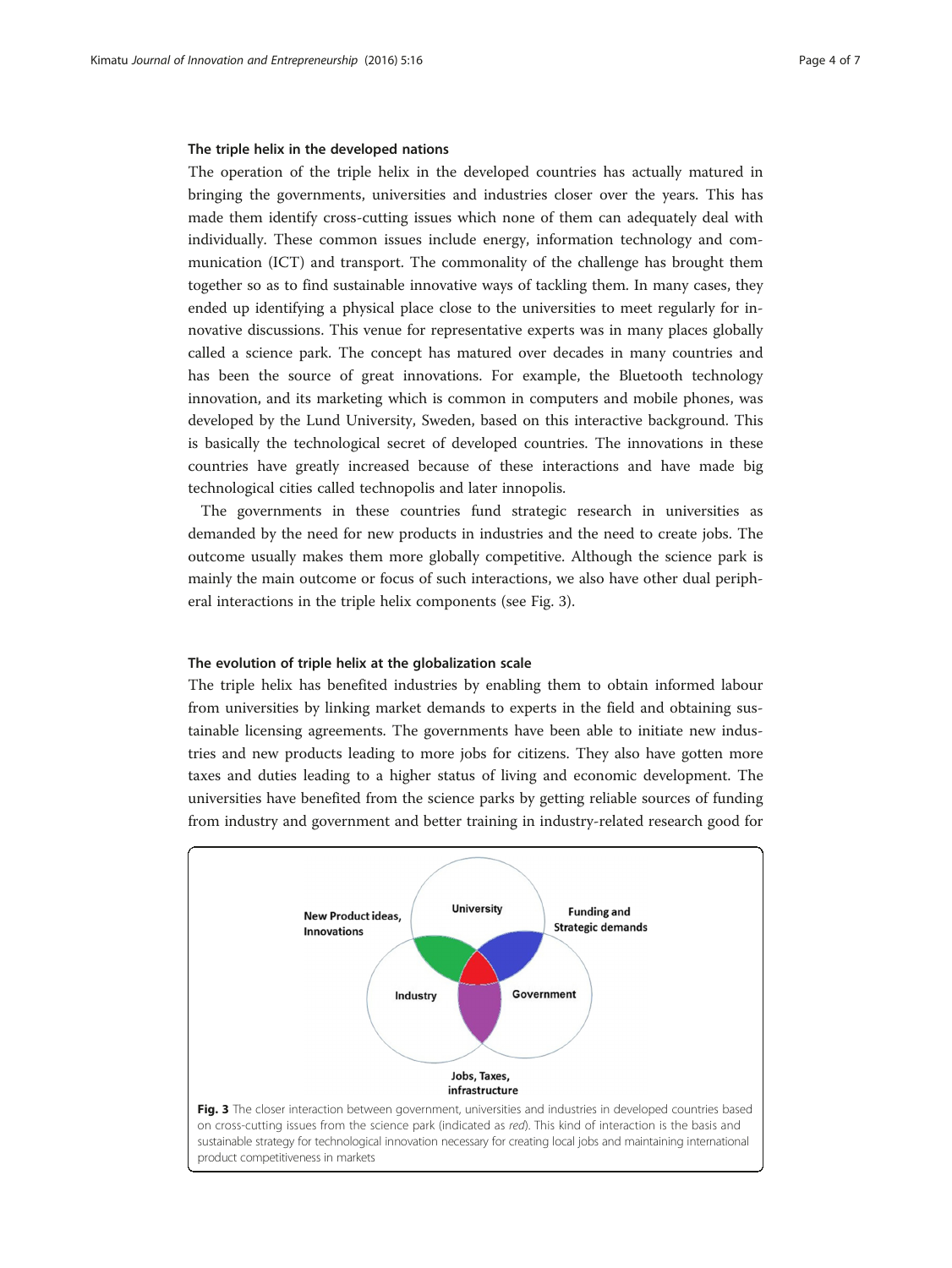quicker job placements. They also have been able to do research which is based on national and global needs.

The inclusion of the Internet has made the world become so small especially after the increase and the impact of the service sector in economic development. This has led to globalization. There are clear benefits of globalization like the provision of a platform for advocacy of human rights and safety which have to be addressed in the economic interactions of the triple helix. But, the citizens or users cannot directly always voice their informed concerns to the government, universities or industries, but a strengthened civil society has been suggested to be much better placed to play the watchdog in the now well-established link between government, universities and industries.

The number of industries and subsectors in a science park always increase, and they end up in the formation of clusters for effective and efficient innovation of products. Therefore, there is need for a specialized body of personnel or think tank to evaluate the sustainability of some of the advances in technology based on economic, social and environmental impacts in various settings. This inclusion of the civil society has made us to suggest the inclusion of the civil society as a fourth component in the triple helix, making a quad helix (see Fig. 4).

#### The development of technological incubators

Normally, universities have a local system of producing their own commercial products. Their system is linear, and it includes the doing of research, publishing of findings, patenting of innovations, making of prototypes and then finally making products for industries. This process is normally abbreviated as RPPP, to represent the following: Research, Publish, Patents, Prototype and Product. These products are then expected to be incubated. The role of incubators is to provide an environment for the crossfertilization of technology, marketing and innovation. The incubators provide insights into modalities of management, scalability and marketability logistics for the product in

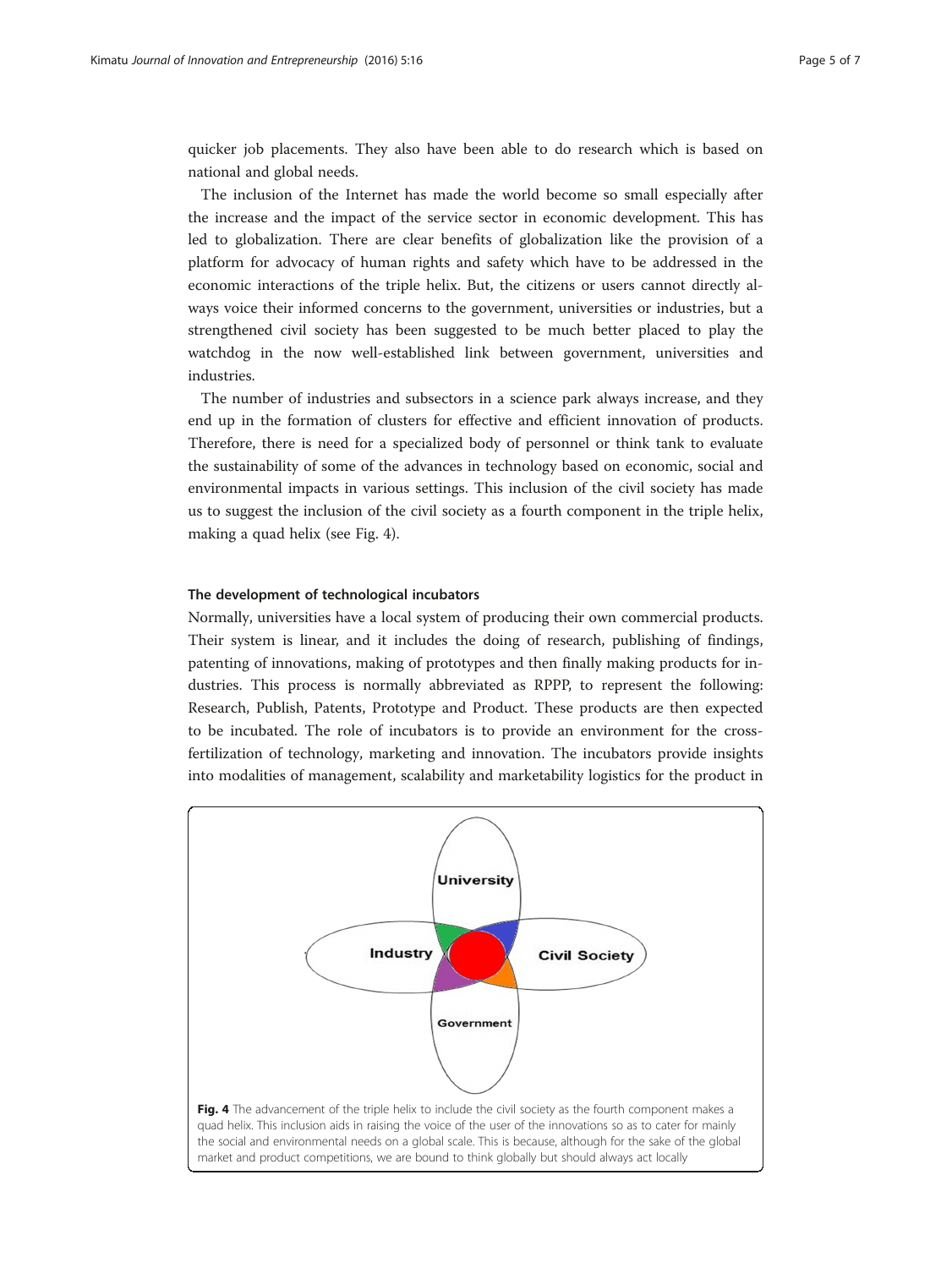the society. A researcher who has undergone incubation process with his or her product is capable of creating jobs and marketing new technologies and is able to build national and international economies. However, although this is absolutely possible, it is not sustainable and it cannot create jobs and products which are globally competitive. Hence, there is need for universities in developing countries and middle-income countries to make a paradigm shift and begin to invest in science park-based innovation models as it is taking place in developed countries.

## Discussions and conclusions

In a knowledge-based system, it is possible to transform products analytically and innovatively so as to make them seem as new products. For example, although the Netherlands does not produce tomatoes, it has become a major exporter of tomatoes due to its strategic innovativeness. Most of the developing countries and those which are even referred to as poor nations also have great entrepreneurs; by this, we mean people who can think and come up with ideas to solve community problems. Therefore, we should encourage them to be ready to launch their ideas and be absolutely responsible for the inherent risks and outcomes. The provision of the necessary infrastructure can provide proactive guidance to deal with the risks involved therein. Someone may ask, so if developing countries have had entrepreneurs, why has economic development been very slow? What has been the problem? We suggest that the problem has been how to put the operational institutions in strategic venues for a sustainable innovation ecosystem. The above analysis makes an outline how the innovative models have evolved since their inception in the 1930s, when the idea of "science park" was coined in the USA.

## The introduction of the civil society in the triple helix

Later studies suggested the insufficiency of the triple helix in long-term sustainable innovative growth and then suggested an addition of a fourth helix, called the civil society (Lijemark, [2004;](#page-6-0) Khan and Al-Ansari, [2005](#page-6-0)). Studies suggested that the fourth helix could include faith-based organizations (FBO), non-governmental organizations (NGO), etc. which could combine funding from governmental with the community and private donors (Delman and Madsen, [2007\)](#page-6-0). The civil society serves as the voice of the citizen and could make development to be more human-sensitive and in the cultural context of the communities. Some researchers had chosen the user as the fourth helix of the quad helix. But they confessed that the "user-driven" is problematic as it suggests a bigger role to the user than what there actually often exists. Another recent suggestion was to include a model called "the citizen-centered". It focused on the development of innovations that are relevant and safe for citizens (Arnkil et al., [2010](#page-6-0)). However, the citizens are hardly able to know the procedures for getting the government and citizen to legally listen to their voices; hence, a strong civil society becomes a very important component for the triple helix. The interactions between the four helices could be varied (Etzkowitz and Leydesdor, [2000\)](#page-6-0). Studies show that the four helices form what is referred to as ecosystems of innovation (Afonso et al., [2010](#page-6-0)). This shows innovative ideas passing from one source and perfected on a different platform can be supported by another source. New processes or products could start from national innovation demands or by creative citizens.